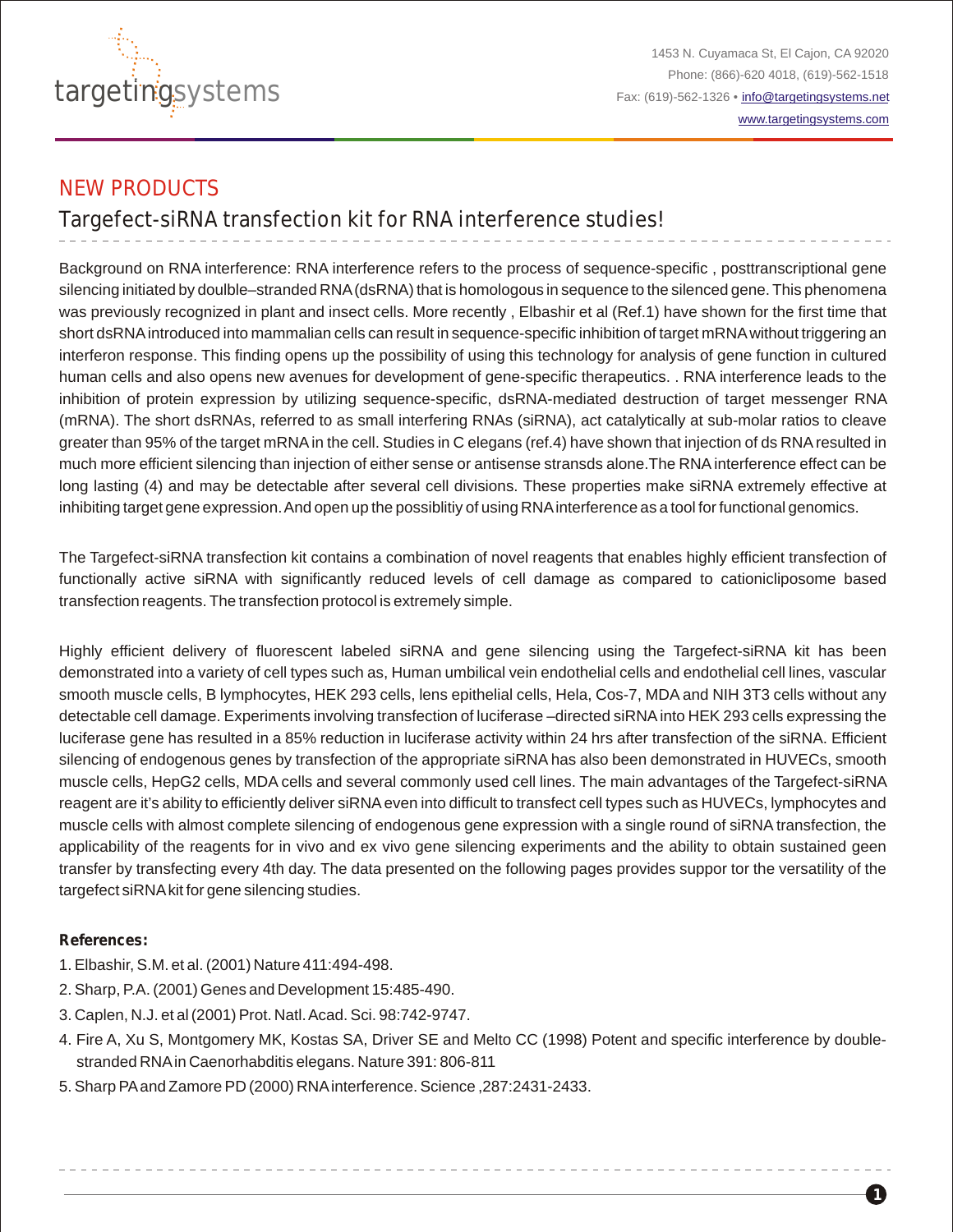

**2**

Targefect-siRNAtransfection kit (catalog#0060) \_\_\_\_\_\_\_\_\_\_\_\_\_\_\_\_ \$200.00 One kit is sufficient for 100-200 transfections in 35 mm dishes.

### Data On Gene Silencing Using The Targefect siRNAKit:

Analysis Of Gene Silencing In Human Endothelial Cells By Western Blot Analysis:

siRNA



Figure 1: Gene silencing in primary HUVECs: Transfection performed with 75 pmols siRNA complexed with 5 ul soln Aand 15 ul of soln. B as per the suggested protocol. Cells were harvested and examined for silencing of endogenous gene expression at 48 hrs post transfection using Western blot analysis (Data courtesy of Dr Eugene Tkachenko, Dartmouth Medical School, USA)

Figure 2: SiRNA-mediated silencing of PV-1, a cell surface glycoprotein in primary HUVECs using the targefect siRNA transfection kit.. (Data courtesy of Dr Radu Stan, University of California at San Diego, La Jolla, California.)

## Why Targefect?

- Efficient gene silencing in several cell types.
- Simple transfection protocol
- Sustained gene silencing atleast 4 days with a single round of transfection.
- Extended silencing possible with a second round of transfection. Persistent gene silencing can be maintained for several weeks by transfecting every 3rd. Day.
- Low toxicity
- User friendly optimized protocol
- Suitable for in vitro, ex vivo as well as in vivo gene silencing
- Offers the advantages of a plasmid based or adenoviral-based siRNA expression system without the hassle of constructing recombinant palsmids or recombinant adenovirus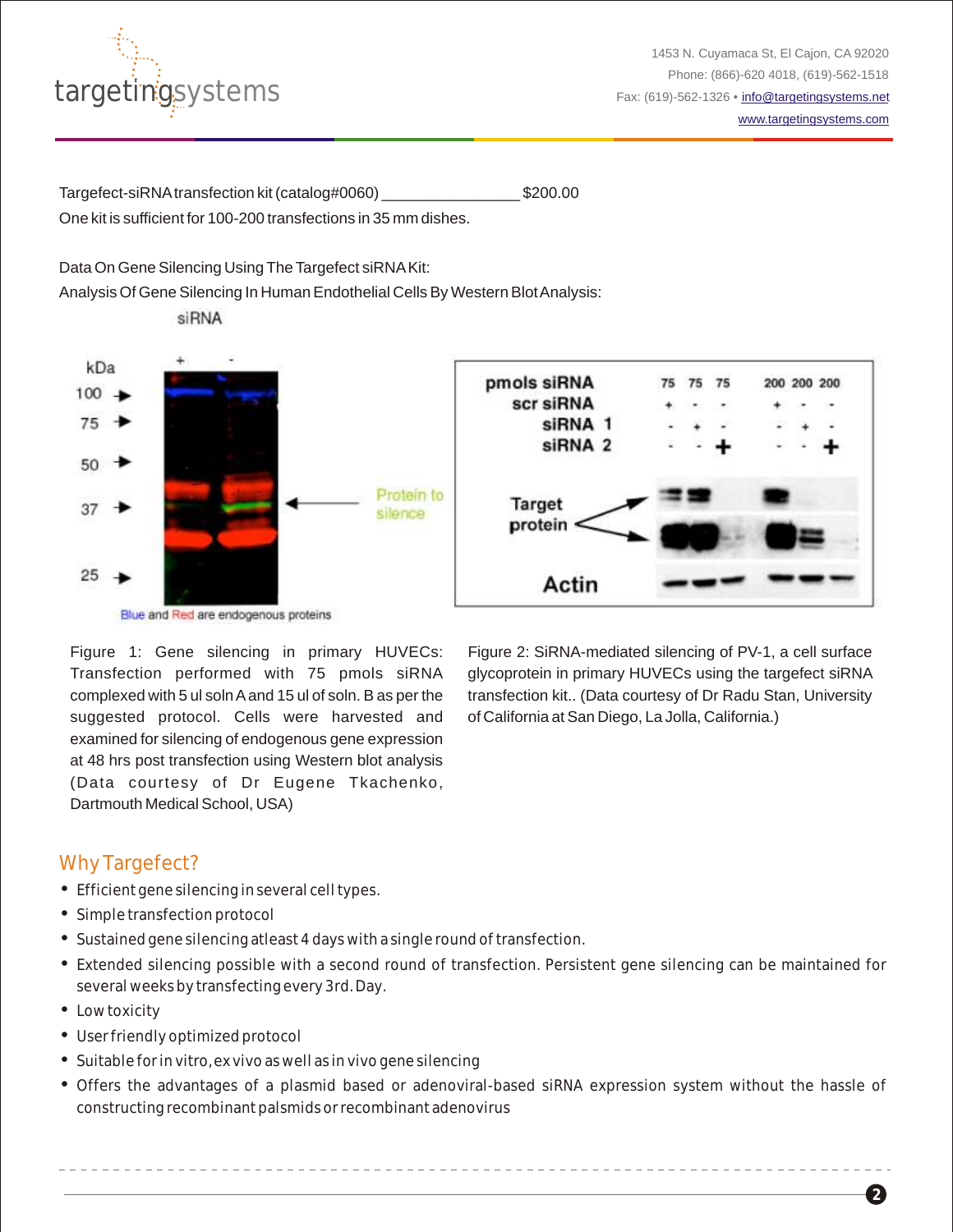

# List of Cell Types tested for gene silencing using the targefect siRNA transfection kit:

- Human vascular endothelial cells
- Human microvascular endothelial cells •
- Vascular smooth muscle cells •
- Primary hepatocytes •
- HEK-293 cells
- HepG2 cells •
- MDA cells
- Human lens epithelial cells
- Rat lens epithelial cells •
- B lymphoma cell lines •
- Mouse fibroblasts •
- Hela cells •
- Cos-7 cells •
- A549 cells •
- NIH 3T3 cells •

Figure 3; SiRNA-mediated gene silencing in rat aortic smooth muscle cells: Silencing of an endogenous gene in primary rat aortic smooth muscel cells using a single round of siRNA(75 pmols per transfection (top panel) . The bottom panel shows the same experiment repeated with using both 75 pmols ans 200 pmols siRNAper transfection (cells in 35 mm dish). Lanes with an asterik after 75 or 200pmols siRNA denote experiments in which cells were transfected a second time with siRNA approximately 24 hrs after the first transfection ( to achieve more complete silencing). (Data courtesy of Dr Masahiro Murakami, Dartmouth School of Medicine, Lebanon, NH)

|               |                                | <b>Control RNA</b> |        | <b>SIRNA</b> |  |  |                   |
|---------------|--------------------------------|--------------------|--------|--------------|--|--|-------------------|
| ds RNA si RNA | siRNA (prnots)                 |                    | 75 200 |              |  |  | 75 75*2 200 200*2 |
|               | Targeted<br>Targeted protein - |                    |        |              |  |  |                   |
|               | <b>Actin</b>                   |                    |        |              |  |  |                   |

**3**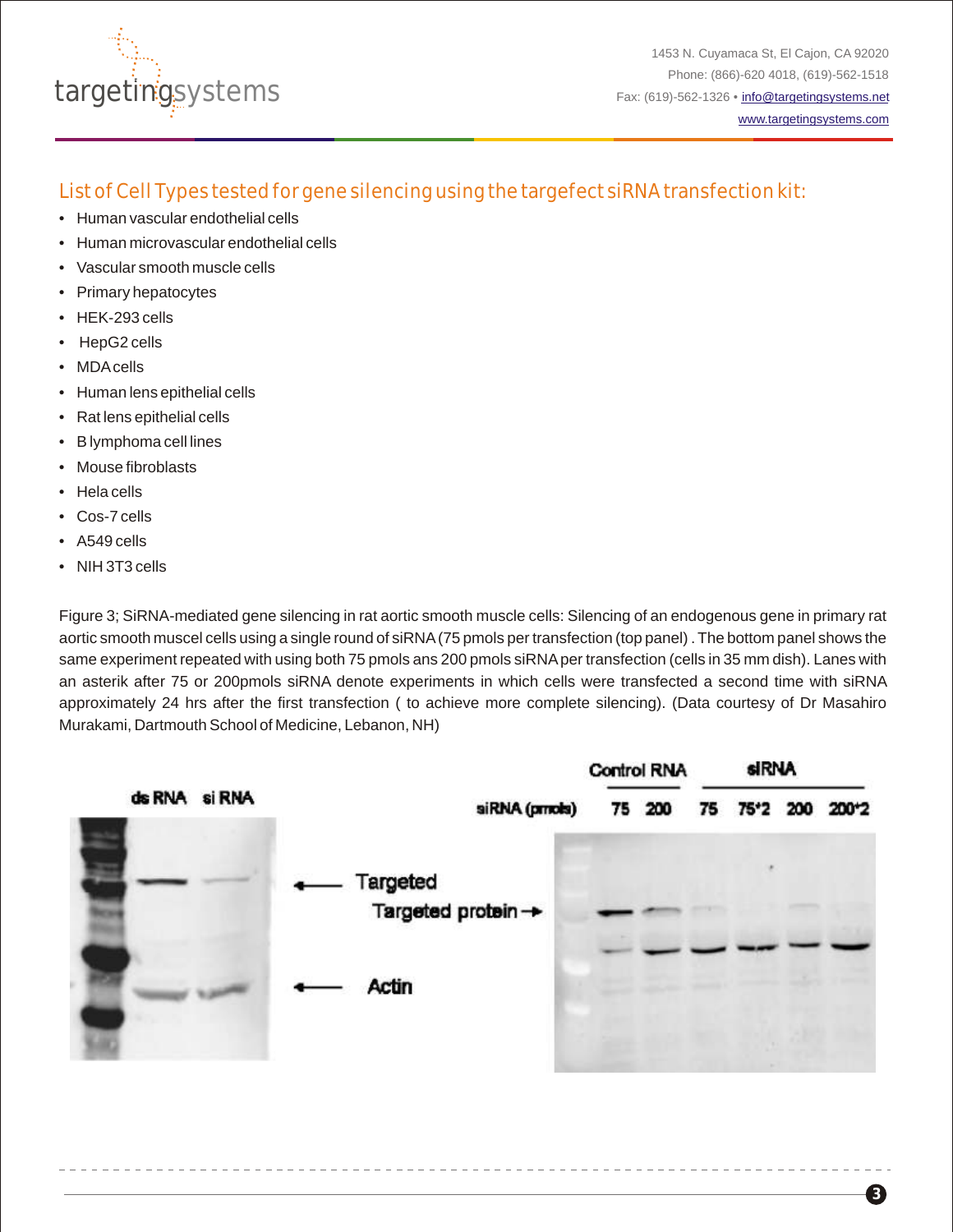

1453 N. Cuyamaca St, El Cajon, CA 92020 Phone: (866)-620 4018, (619)-562-1518 Fax: (619)-562-1326 • [info@targetingsystems.net](mailto:info@targetingsystems.net)

[www.targetingsystems.com](http://targetingsystems.net/)



Figure 4: Silencing of lamin expression in MDA 231 cells: The experiment was performed using 75 pmols siRNA , 5 ul of solution Aand 10 ul of solution B. Data courtesy of Dr N Vigneswaran, MD Anderson Cancer Center, Hoiuston, TX.

Lanes 1, 3, 5: Mock transfections (1: 5 µl; 2: 10 µl; 3: 15 µl of cellular extract)

Lanes 2, 4, 6: anti –Lamin siRNA transfection. (2: 5 µl; 4: 10 µl; 6: 15 µl of cellular extract)

Lanes 7: Mock transfection- Ponceau S stain – 20 µl extract protein

Lane 8: anti-Lamin siRNA transfection – Ponceau S stain – 20 µl extract protein LA/C: Laminin A/C

NS: Non-specific band – cross react with anti-Lamin A/C antibody (Santa Cruz Bitotech)

Lamin siRNA(DHARMACON RESEARCH, Cat # P-002019)



Figure 5: Gene silencing in a mouse fibroblast cell line : (Data courtesy of Dr Julian Leibowitz, Texam A and M University, College Station , Texas.) The data presented shows a western blot of an experiment using 2 siRNAs targeted to the mitochondrial protein mitochondrial hsp70. Samples were harvested 3 days after transfection with siRNAs and analyzed by western blot with anti-mtHsp70 and anti-GAPDH. The western blot of this experiment is shown below. Lane 1 represents lysate from cells transfected with 200 pmoles of an siRNA directed against luciferase, lane 2 lysate from cells transfected with 100 pmoles each siRNAs 1 and 2; lanes 3 and 4 represent lysates from cells transfected with 200 pmoles of siRNA1 or siRNA 2, respectively. Quantitation by densitometry indicated that the mixture of siRNAs 1 and 2 decreased expression to about 4% of the level seen with the control siRNA directed against luciferase. Transfection with siRNA 1 and 2 decreased levels to 70% and 8% of the culture transfected with the luciferase siRNA, respectively.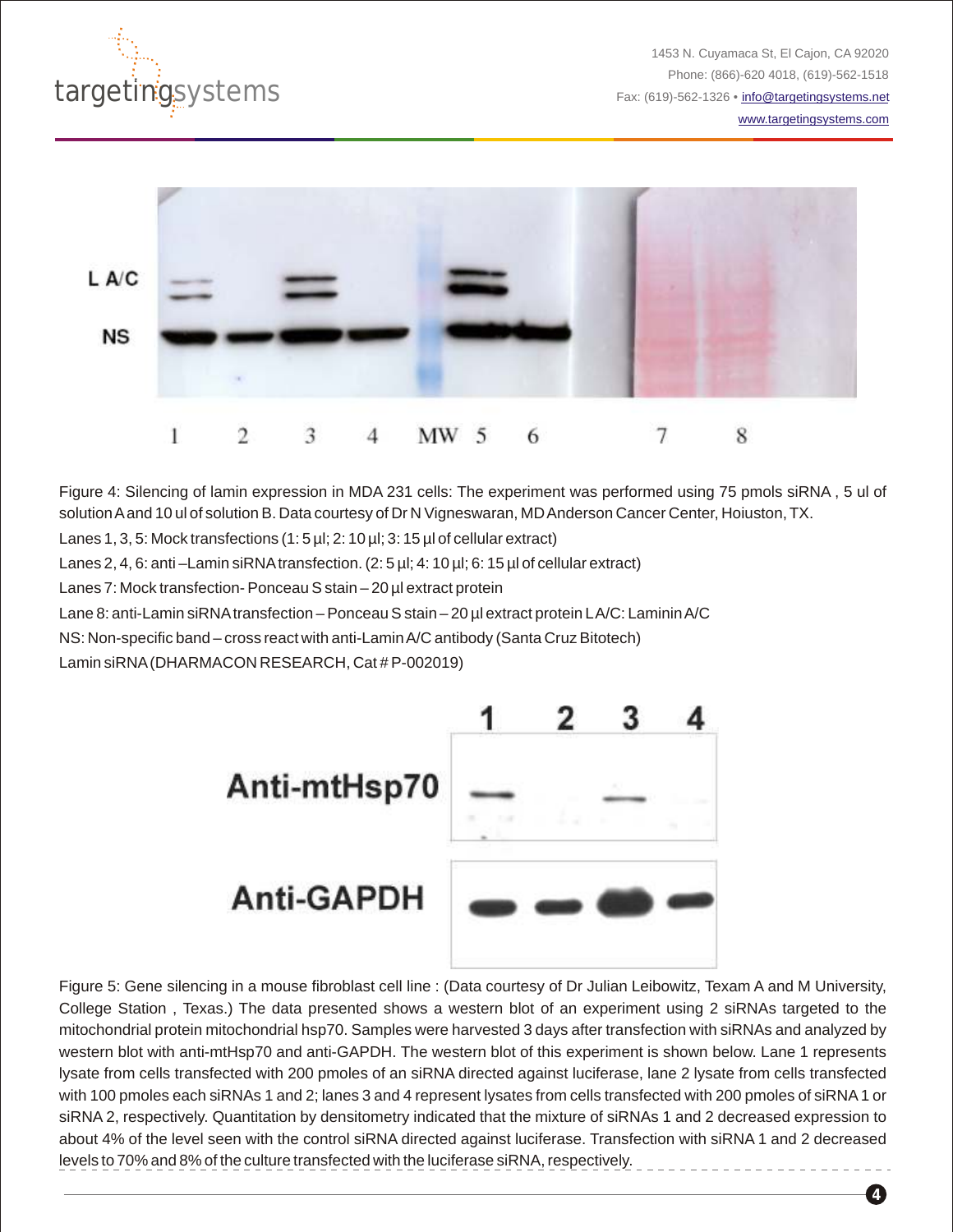

1453 N. Cuyamaca St, El Cajon, CA 92020 Phone: (866)-620 4018, (619)-562-1518 Fax: (619)-562-1326 • [info@targetingsystems.net](mailto:info@targetingsystems.net)

[www.targetingsystems.com](http://targetingsystems.net/)

**5**

Data on siRNAdelivery into human lens epithelial cells and rat lenses: (Data courtesy of Dr. Naseem Ansari and Dr Sanjeev Choudhury, University of Texas Medical Branch, Galveston, TX.)



**Fig.14. HLEC transfection with siRNA(Cy3-dsRNA):** 0.1x106 cells were seeded overnight and transfected with Cy3 labeled 23 bp dsRNA using Targefect siRNA Kit (Targeting systems, Santee, CA), for tow hours. Transfecting reagent was replaced with regular culture media containing 10% serum. Cells were counterstained with nuclear stain, Sito-16 (Molecular probes, Eugene, OR) for 30 min and visualized under a Nikon Eclipse 800 epifluorescence microscope equipped with a xenon arc lamp using Plan Flour 40X 0.75 objective. Photographs were taken using a ROPER Scientific CoolSNAP Fx monochrome cooled CCD 12 bit digital camera. Cy-3 dsRNAand nucleus appears red and green, respectively.

Data on siRNAdelivery into human lens epithelial cells and rat lenses: (Data courtesy of Dr. Naseem Ansari and Dr Sanjeev Choudhury, University of Texas Medical Branch, Galveston, TX.)

**Delivery of ALDH1 siRNA into rat lenses:** The lens in culture were transfected with 100 nM siRNA designed specifically against rat ALDH1 for 6 hrs using the targefect siRNA kit. The transfecting media was changed to media 199 and cultured overnight. Transfected lenses were used to study the effect of ALDH1 silencing after 2 hrs of transfection as assessed by ALDH1 expressiona nd activity.

**ALDH1 expression:** The epithelium of the untransfected and siRNA-transfected rat lenses were removed, homogenized in 10 mM potassium phosphate buffer pH 7, and centrifuged. Twenty ug protein of the soluble fraction from each was subjected to SDS-PAGE and immunoblots developed using anti-ALDH1 polyclonal antibodies. Figure 1 shows more than 505 decrease in ALDH1 expression in the lens epithelium of the siRNA-transfected lenses as compared to untransfected lenses.

**ALDH1 activity:** ALDH1 activity was assessed by incubating the untransfected and siRNA – transfected lenses with 30 nmoles of 3H-HNE for 1 hr and analyzing it's oxidation to HNA after separation by HPLC, using a gradientconsisting of solvent A(0.1% TFA) and solvent B (100% acetonitrile) at a flow rate of 1 ml per minute. The gradient was established such that B reached 17% in 10 minuted and was held at this value for 30 minutes. In the next 5 mins B reached 50% and in an additional 5 minutes 100%. HNA eluted at a retention time of 36 mins. The results showed apporx 40% decrease in HNA formation by the siRNA transfected lenses as compared to the untransfected lenses (Fig ) due to which the unmetabolized HNE was higher in the siRNAtransfected lenses.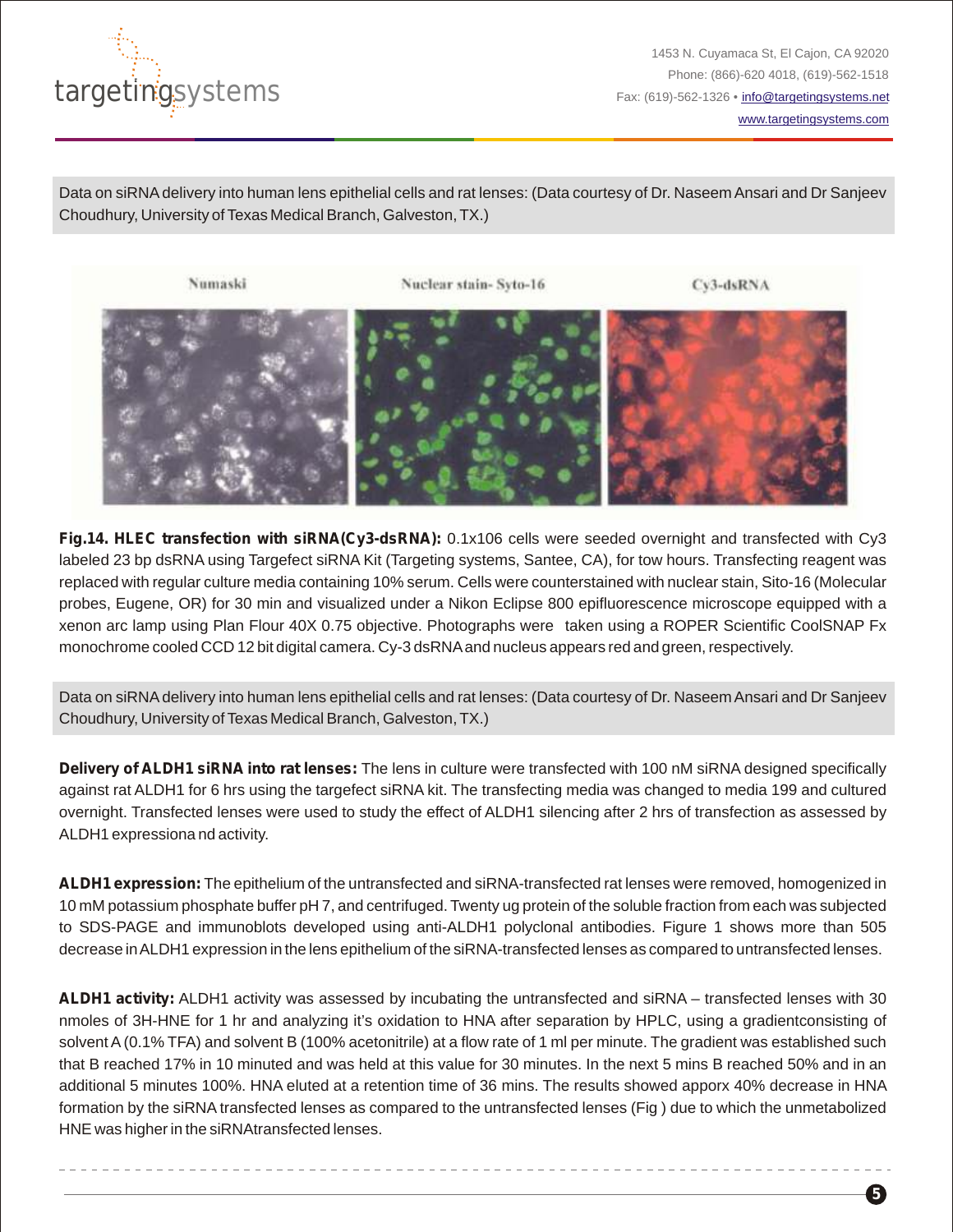

[www.targetingsystems.com](http://targetingsystems.net/)



Figure 7: Transfection of rat lens with labeled Cy-3 dsRNA: Lens transfected with 100 pmoles of Cy3-dsRNA for 2 hrs. The transfecting media was changed to medium 199 and cultured overnight. These lens were counterstained with nuclear stain, Sito-16 for 30 mins before taking pictures on a Zeiss LSM-510 LSCM META using Achroplan 40 X 0.75 water immersion objective (LWD). Cy-3 dsRNAappears red and the nucleus green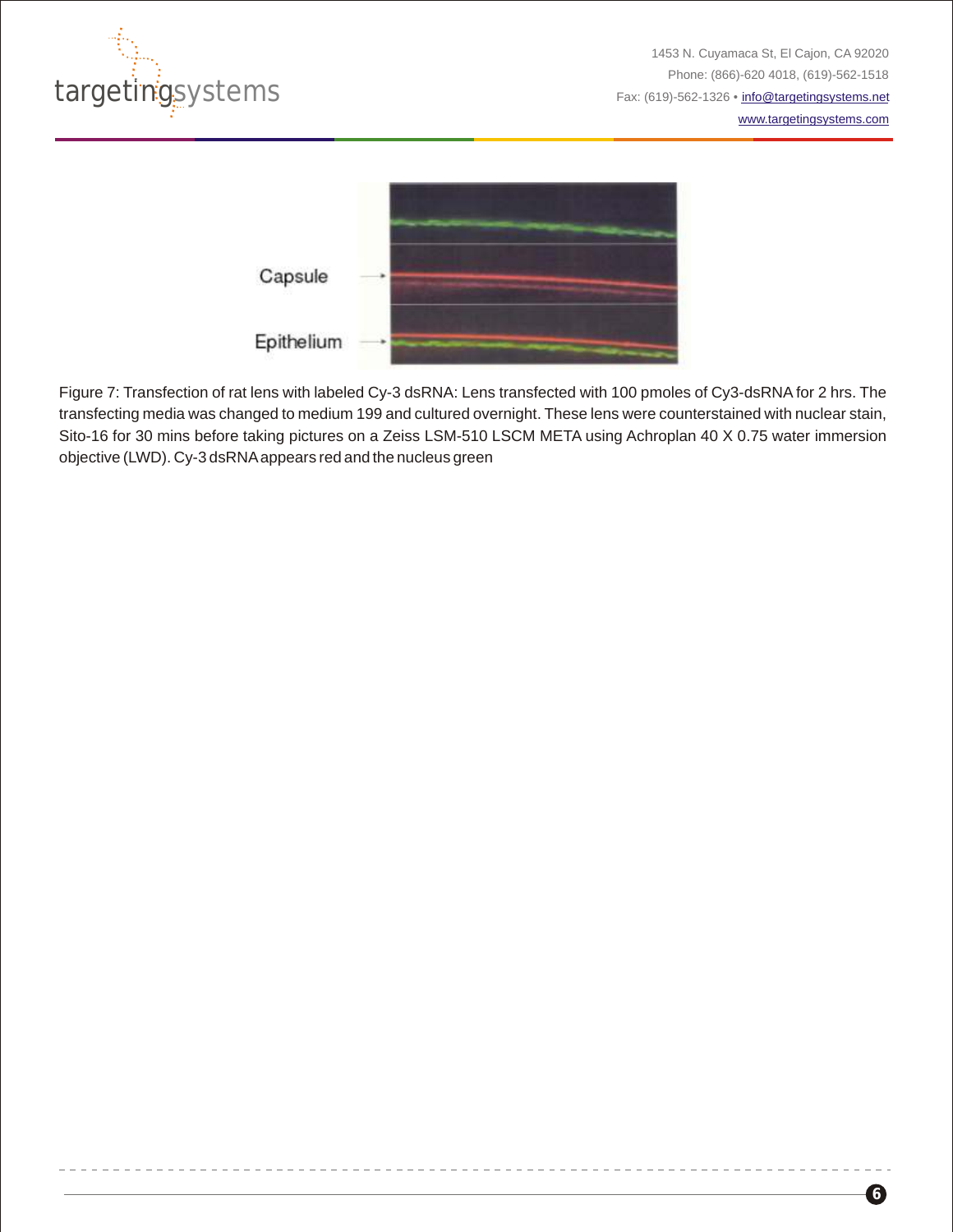

1453 N. Cuyamaca St, El Cajon, CA 92020 Phone: (866)-620 4018, (619)-562-1518 Fax: (619)-562-1326 • [info@targetingsystems.net](mailto:info@targetingsystems.net)

[www.targetingsystems.com](http://targetingsystems.net/)



# Fig. 2 Oxidation of HNE by untransfected and **ALDH1-SiRNA-transfected rat lens**

![](_page_6_Figure_5.jpeg)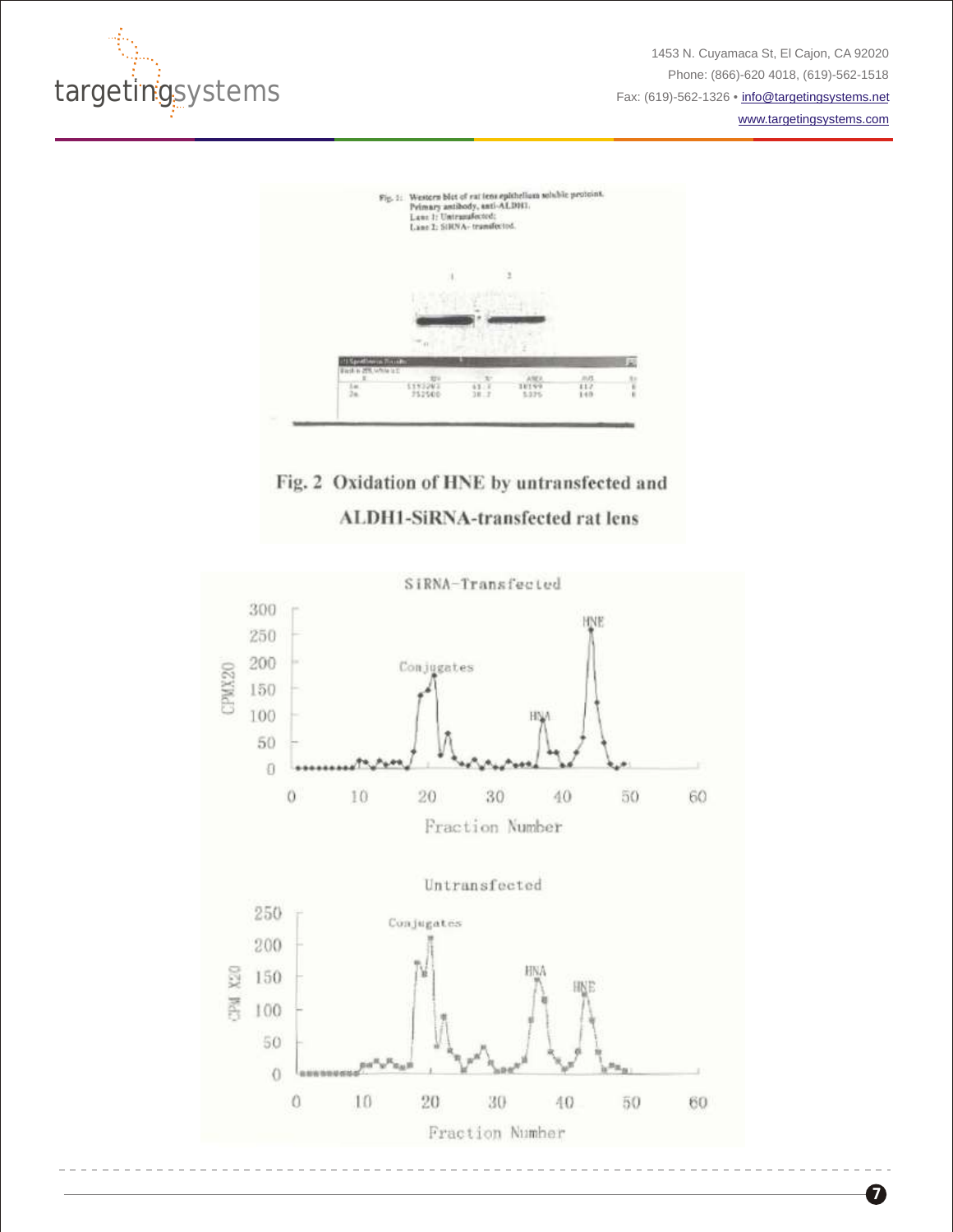![](_page_7_Picture_0.jpeg)

1453 N. Cuyamaca St, El Cajon, CA 92020 Phone: (866)-620 4018, (619)-562-1518 Fax: (619)-562-1326 • [info@targetingsystems.net](mailto:info@targetingsystems.net) [www.targetingsystems.com](http://targetingsystems.net/)

**8**

![](_page_7_Picture_2.jpeg)

Figure 1: Transfection of Hela cells (left panel) and Cos-7 cells (right panel) with Cy3 dsRNAusing the targefect siRNAtransfection kit. This data has been kindly provided by Dr Yasuhito Abe, Ehime Univ. School of Medicine, Ehime, Japan

![](_page_7_Picture_4.jpeg)

Figure 2: Left Panel- Transfection of OVCAR-3 cellswith Cy3-dsRNA (23 oligonucleotide doublestranded RNA); Right panel: Transfection of Cy3- DsRNAinto HEK-293 cells

### Advantages:

- Efficient gene silencing in many hard-to –transfect primary and established cell types.
- Sustained silencing of target gene expression by repeated siRNAtransfections every 4 days.
- Applications for silencing genes both for in vitro and in vivo studies

# Updated Transfection Protocol

#### **General protocol:**

Set up cells to be transfected so that they are about 70-90% confluent at the time of the experiment. Prepare transfection complexes as follows:

Use clear plastic tubes for complex formation. If the siRNA reagents arrive frozen thaw them, mix well and store the siRNA reagents at 4 oC. **Please use high glucose DMEM (Dulbecco's modified eagel's medium containing 4500 mg/liter glucose) for preparing transfection complexes.**

| Tube $#$ | DMEM (high glucose) | dsRNA     | Targefect soln A | Targefect Soln B |
|----------|---------------------|-----------|------------------|------------------|
|          | 1 ml                | 75 pmols  | 5 ul             | 10 ul            |
| 2        | 1 ml                | 200 pmols | 5 ul             | 10 ul            |
| 3        | 1 ml                | 75 pmols  | 5 ul             | 15 ul            |

Make aditions as follows: Add DMEM first, then add dsRNA, mix well by flicking the tube about 12 times to create a vortexing action. Add targefect soln A next, mix well again by flicking the tube and then add targefect soln B, mix well again. Incubate the tubes at 37 o C for 25 minutes to form the transfection complexes.

Wash cells to be transfected twice withDMEM. Aspirate the second wash completely. Add 1 ml of the transfection mix for 1 well for a 6-well dish (or for a 35 mm dish). Prepare 250 ul of transfection complex per well of a 12-well dish, 150 ul per well of